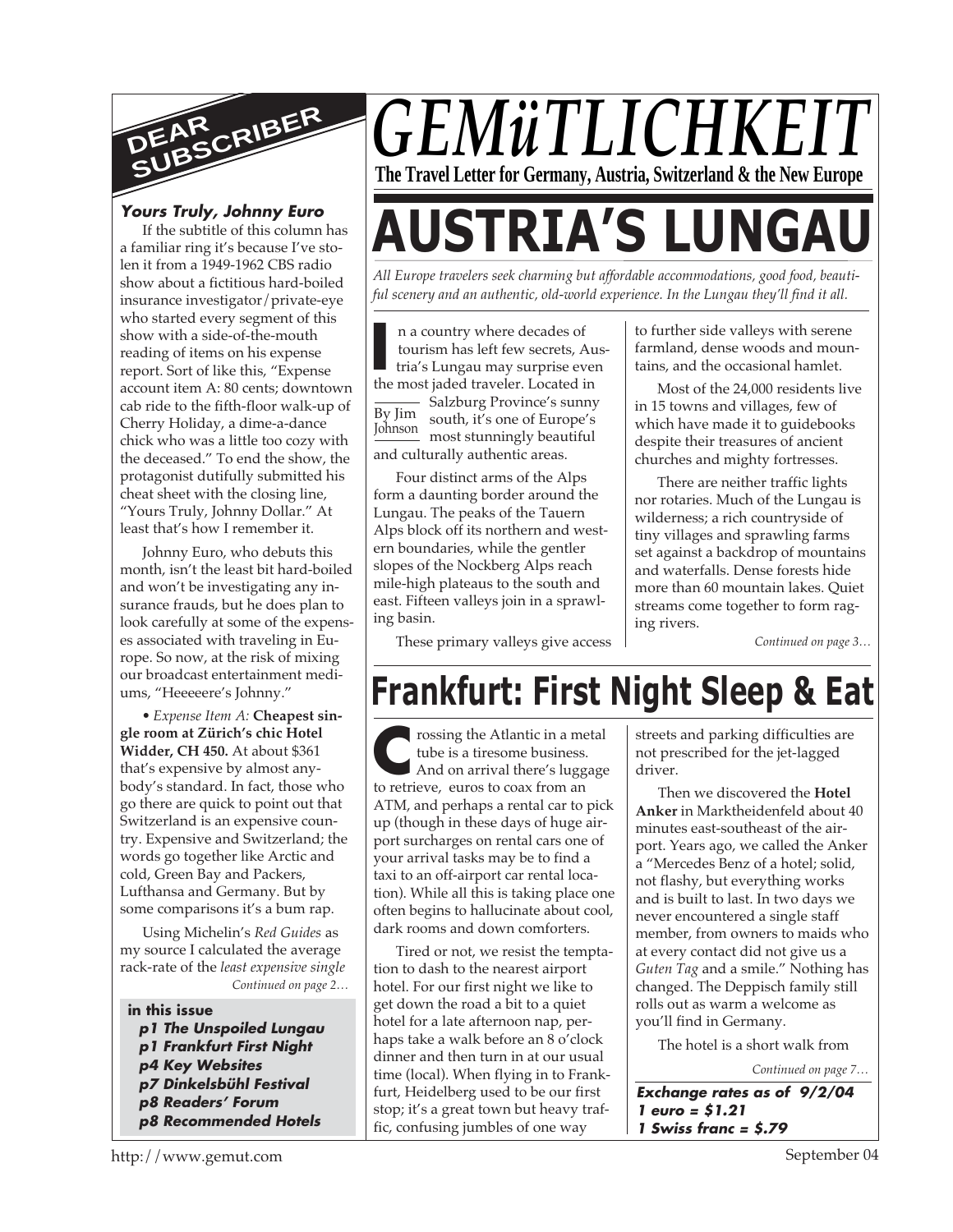#### *DEAR SUBSCRIBER Continued from page 1*

*room* in the top three Michelin-rated hotels in the cities of Zürich, Paris and Rome. The Paris threesome of **Meurice**, **Ritz** and **George V** averaged \$761. Rome's **Villa Medici**, **De Russie**, and **Eden** came in at \$620. The **Baur au Lac**, **Widder** and **Savoy** in Zürich averaged a trifling \$372.

Can't compare Paris or Rome with Zürich I hear you say? O.k., how about Lucerne, Florence and Lyon? The **Villa Cora**, **Albani** and **Grand Hotel Bogliani** in Florence average \$427. Lyon's **Cour de Loges**, **Villa Florentine** and **Tour Rose** check in at \$330, while Lucerne's **Grand National**, **Palace** and **Schweizerhof** average \$297.

So let's lighten up on the Swiss. When you compare them to France and Italy, they're not so expensive.

*• Expense Account Item B:* **Three nights double room at the Hotel Ermitage in Chateaux d'Oex, Switzerland, €240.** A pleasant, rustic little hotel with a decent country-style restaurant in a charming Swiss mountain village. The Ermitage is part of the **Minotel** marketing association which, at selected hotels in Switzerland, currently offers a "3 nights for the price of 2" (or 6-nightsfor-4) special. The deal is available only at www.minotel.com.

*• Expense Account Item C:* **Concierge Rail, \$50.** Perhaps the ultimate in travel hand-holding is a new **Abercrombie & Kent** rail-to-hotel, hotel-torail, escort service. Concierge Rail ensures you get to the right station, platform, train and onboard seat; or from the train to your hotel. A & K's "introductory" offer is \$25 per person per delivery (minimum two persons, so \$50). Of course you pay any taxi fares and must have also purchased one of the company's FIT (Foreign Independent Travel) vacations.

#### **Now Playing at www.gemut.com**

*Our online Gemütlichkeit supplement is www.gemut.com. Each month we post a back issue that's one-year old. July 2003 and August 2003 recently went online. Among the main stories:*

**• The Mosel**: What to see, where to stay and where to eat

**• Great Dining Halls:** Six of our favorites from Munich's Augustiner to Vienna's Gösser Bierklinik

**• Potsdam:** UNESCO World Heritage city; hotels, eats, sights.

**• Chalet du Lac:** Hidden treasure on Brienzersee

Also checkout the *Europe Travel Kiosk*. Topics currently under discussion include **Prague and Vienna hotels**, **German wedding** protocol and **Frankfurt Airport security**.

*• Expense Item D:* **Transfer digital photos to a CD while in Europe, about \$10.**

For those who can't stop snapping digital photos while in Europe, finding a safe place to store them may be a problem. Many images can be stored in your camera's digital card but if that card fails there go your pictures. Carry a laptop and you can copy your photos to it, but

 $\mathbb{R}$ 

you may not want to haul a computer around. A better idea is to find a camera shop in Europe that will transfer your images to a CD. Most charge around \$10. You will then have your photos on both your camera's digital card and the CD. If you want you can then erase what's on the card and start a new batch of pictures.

*• Expense Item E:* **Berlin's new "Call A Doc" service, €.24 (about 29 cents).** Need medical help in the German capital? Dial 01804/22 55 23 62 to reach a nonprofit service for tourists and business travelers in need of medical attention. At "Call A Doc" the traveler will be connected to an operator who will record symptoms, the caller's location and other contact info. The service will then identify an appropriate medical professional who will promptly phone the patient to arrange for a consultation. For more info visit www.calladoc.com.

#### *Yours Truly, Johnny Euro*

#### **Using Gemütlichkeit**

• Hotel prices listed are for one night. Discounts are often available for longer stays.

• All hotel prices include breakfast unless otherwise noted.

• Local European telephone area codes carry the "0" required for in-country dialing. To phone establishments from outside the country, such as from the USA, do not dial the first "0".

#### **Logging on to our Website**

Back issues in text format from January 1993, except for the most recent 12, are available free to subscribers only at http://www.gemut.com (click on "Members"). To access the issues enter the user name and password published in this space each month. The new codes are:

User Name: **gaul** Password: **0044**

#### Vol. 18, No. 8 **C E M 3: TI I C H I V E I T** | HOTEL RESTAURANT RATING KEY September 2004<br> **The Travel Letter for Germany, Austria, Switzerland & the New Europe
| Rating Scale** Scale *GENIUI LICHI*

| <b>Publishers:</b>                                                           | <b>Robert H. &amp; Elizabeth S. Bestor</b> |  |  |
|------------------------------------------------------------------------------|--------------------------------------------|--|--|
| Editor:                                                                      | <b>Robert H. Bestor</b>                    |  |  |
| <b>Senior Wrtier:</b>                                                        | Jim Johnson                                |  |  |
| <b>Contributors:</b>                                                         | Mark Honan, Nikki Goth Itoi                |  |  |
| <b>Consulting Editor:</b>                                                    | <b>Thomas P. Bestor</b>                    |  |  |
| <b>Online Services:</b>                                                      | <b>Kurt Steffans</b>                       |  |  |
| <b>Subscriber Travel Services:</b>                                           | <b>Andy Bestor, Laura Riedel</b>           |  |  |
| Gemütlichkeit (ISSN 10431756) is published 11 times each year by UpCountry   |                                            |  |  |
| Publishing, 288 Ridge Road, Ashland OR 97520. TOLL FREE: 1-800/521-          |                                            |  |  |
| 6722 or 541/488-8462, fax: 541/488-8468, e-mail travel@gemut.com. Web        |                                            |  |  |
| site: www.gemut.com. Subscriptions are \$67 per year for 11 issues. While    |                                            |  |  |
| every effort is made to provide correct information in this publication, the |                                            |  |  |
| publishers can make no guarantees regarding accuracy.                        |                                            |  |  |
| <b>POSTMASTER: SEND ADDRESS CHANGES TO:</b>                                  |                                            |  |  |

Gemütlichkeit, 288 Ridge Road., Ashland OR 97520

| <b>Rating Scale</b>          | Scale                              | <b>Restaurant Criteria</b> |                      |
|------------------------------|------------------------------------|----------------------------|----------------------|
| Excellent                    | $-20$<br>16                        | Food                       | 65%                  |
| Above Average                | 12<br>$-15$                        | Service                    | 20%                  |
| Average                      | 8 - 11                             | Atmosphere                 | 15%                  |
| Adequate                     | 4-7                                |                            |                      |
| Unacceptable                 | 3<br>0<br>$\overline{\phantom{a}}$ |                            |                      |
| <b>Hotel Rating Criteria</b> |                                    | <b>Value Rating</b>        | <b>Scale</b>         |
| People/Service               | 30%                                | <b>Outstanding Value</b>   | - 20<br>17<br>$\sim$ |
| Location/Setting             | 15%                                | Very Good Value            | - 16<br>12           |
| Guestrooms                   | 30%                                | Average Value              | 9<br>- 11            |
| Public rooms                 | 5%                                 | Below Average Value        | 5 -<br>-8            |
| Facilities/Restaurant        | 20%                                | A Rip-Off                  | U<br>4<br>ä,         |
|                              |                                    |                            |                      |

#### **Special @Designation**

By virtue of location, decor, charm, warmth of management, or combination thereof, an especially pleasant establishment.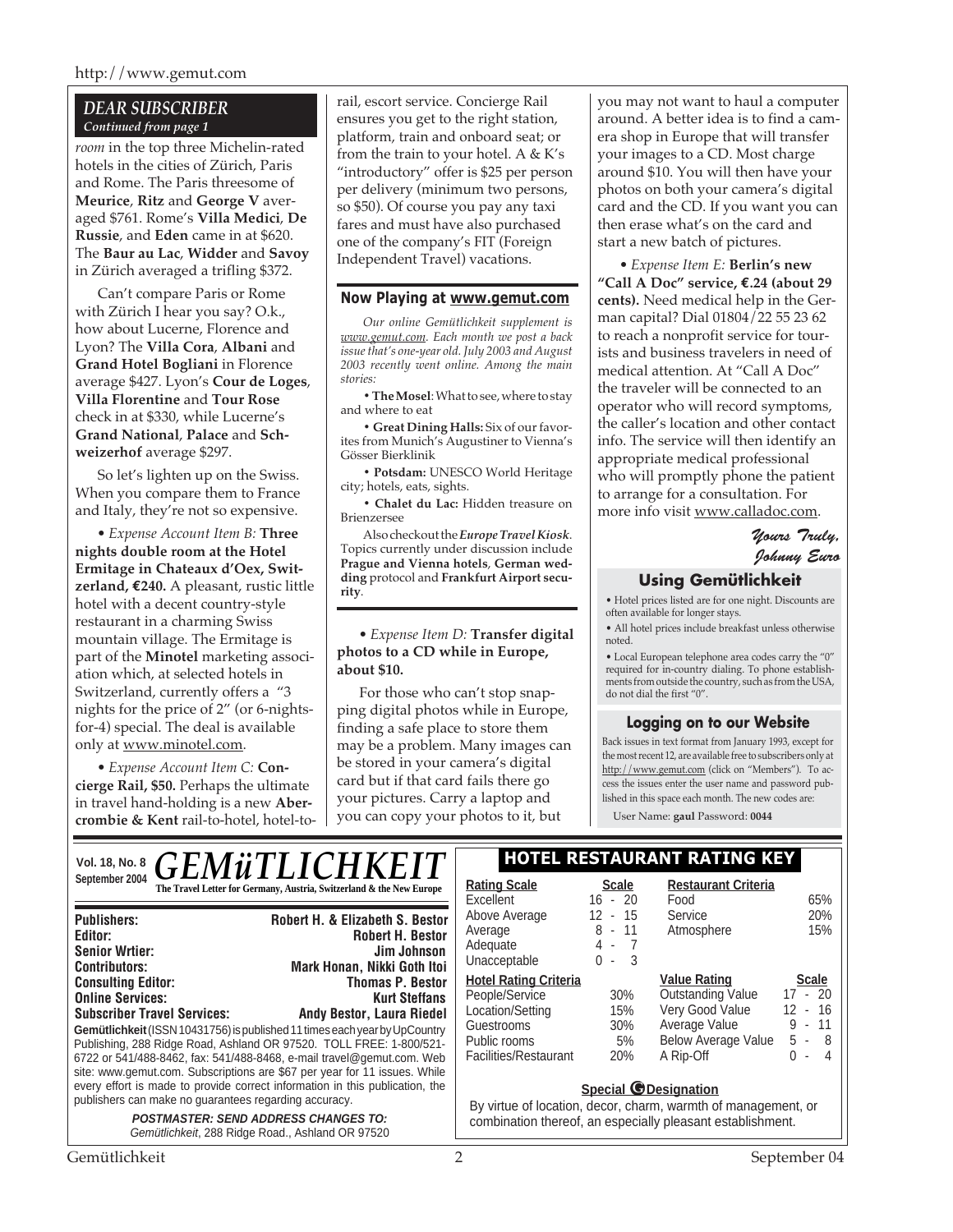#### *ERFURT Continued from page 1*

#### **Paradise found**

It wasn't until the 1970s that the Tauern Tunnel connected the Lungau to the rest of Salzburg Province and, to some extent, the world. Even today, tourism concentrates in the winter months when the area becomes a ski wonderland. During the rest of the year, life goes on. Thanks to this relative isolation, visitors find an authenticity more often associated with Eastern Europe but with the infrastructure and fiscal strength of a Western nation. There's minimal commercialism and no pretense or artificiality. To the region's inhabitants, tourism is secondary to a centuries-old way of life.

Nonetheless, quality visitor services are available. Though tourists find no five-star hotels and just a few four-stars, there is a long list of family-owned, *gemütlich* establishments. While visitors from around the world may be a relatively recent development, hospitality is deeply rooted.

"Tourism is not that important to the economy, so we're not driven by profit," says Matthias Rauter, an 11<sup>th</sup>generation farmer and 2nd-generation innkeeper. "We're driven by our hearts. It's a softer tourism here."

But whether it's the altitude even at their lowest point valleys are 1,000 meters (3,300 feet) above sea level — the generally sunny climate, or the isolation, there's a different quality to both the air and the people. The landscapes seem more distinct and removed from modern influences. The inhabitants carry themselves with self-confidence and quiet pride.

"In the Lungau, the experience is much more authentic and pure," says Rauter. "In other parts of Austria, tourism has shaped the traditions. Tourism is still young here, and the traditions are strong."

#### **Life in the Lungau**

Though bound by custom, the region is not backward. Even Rauter's 17<sup>th</sup>-century farmhouse lodge offers high-speed Internet connections for its guests. There's a thriving economy with new cars, modern

#### **Lungau Basics**

**Population:** 24,000

**Elevation:** 1,000-2,800 meters/3,300 -9,200 feet

**Tourist Info:** The regional tourist office is at Rotkkreuzgasse 100, A-55822 St. Michael, tel. +43/6477/8988, fax 8988/20, email info@lunggau.at, web www.lungau.at (most towns and villages also have their own tourist offices)

#### **Driving Distances:**

| Innsburck  | 183 miles | 296 km |
|------------|-----------|--------|
| Klagenfurt | 81 miles  | 130 km |
| Munich     | 158 miles | 255 km |
| Salzburg   | 77 miles  | 124 km |
| Venice     | 216 miles | 349 km |
| Vienna     | 231 miles | 374 km |

**Nearest Airports:** Salzburg Airport 62 miles (100 km), Klagenffurt 75 miles (120 km)

**Nearest Train Stations:** Radstadt 28 miles (45 km) with connecting bus service; Tamsweg (limited service)

**Van transfers** fromVienna and Salzburg to any address in the Lungau are offered by Bacher Reisen, Marktstrasse 94, A-5582 St. Michael, tel +43/06477/8111, fax 81114, email office@bacher-reisen.com. One-way fares range from €18 to 40.

#### appliances, and all the comforts.

Visitors won't find folk music evenings with yodeling and dancing. Instead, travelers experience genuine tradition at the frequent village festivals local residents conduct for themselves — as they have for centuries with you as a welcome guest. There's the **Prangstangen Pageant** in late June when parishioners spend a week attaching more than 50,000 flowers to wooden poles. On Assumption Day in August, the flowers are removed, dried and stored to be used as incense during a winter procession.

On Holy Saturday, scores of "Easter Peace Fires" are lit in the mountains — a once-pagan tradition dating to before the birth of Christ.

"When you see us celebrating, we're not doing it for tourists," Rauter says. "We're doing it for ourselves."

Some of these customs are unusual and even take other Austrians by surprise. For example, there's the **Samson Procession**. Several times during the year, an honored (and powerful) townsman carries a huge figure — about six meters (20 feet) high and weighing nearly 175 pounds — on his shoulders. Costumed musicians and guards with muskets form an escort for Samson and everyone dances to the music as the procession winds through the town. At the end, the musket-carrying guards fire an "honor round."

For centuries, the ceremony has demonstrated the townspeople's belief in God's power to protect them, just as Samson protected the people of Israel from the Philistines. In all of Austria, the Samson procession happens in just 10 Lungau towns and villages and each has its own distinct Samson figure and tradition.

#### **Rooted in religion**

As with many Lungau practices , Samson is tied to deep religious beliefs. It's common to find processions going from farm to farm, accompanied by music, as prayers are offered for a bountiful harvest and a safe year. Parishioners frequently make full-day pilgrimages to local churches and other sacred sites.

Throughout the region, monuments have been built in thanksgiving or in the hope of protection, central elements of their faith and belief system. Altars, chapels and shrines appear in all sizes and forms such as the *marterl*, wooden pedestal crosses put up by farmers and townspeople.

 "We're strong believers," says Margit Schlossleitner, a Lungau native who recently returned home to head the regional tourist office.

Many buildings have small murals of Christ raising his hands in blessing over cattle, or St. Florian extinguishing flames bursting through a barn roof.

Continued devotion to religion is revealed powerfully and graciously in the **Holy Family in the Pines**. The Prodinger family, who own grazing land, commissioned artist Ernst Adelsberger to carve images of the Holy Family as thanks for their prosperity. In 1999, Adelsberger found three trees that had grown together to form a massive trunk. Using local residents as models, he spent much of the next two years carving wooden images that are surprisingly lifelike, right down to dimples. The three figures are joined at the base and still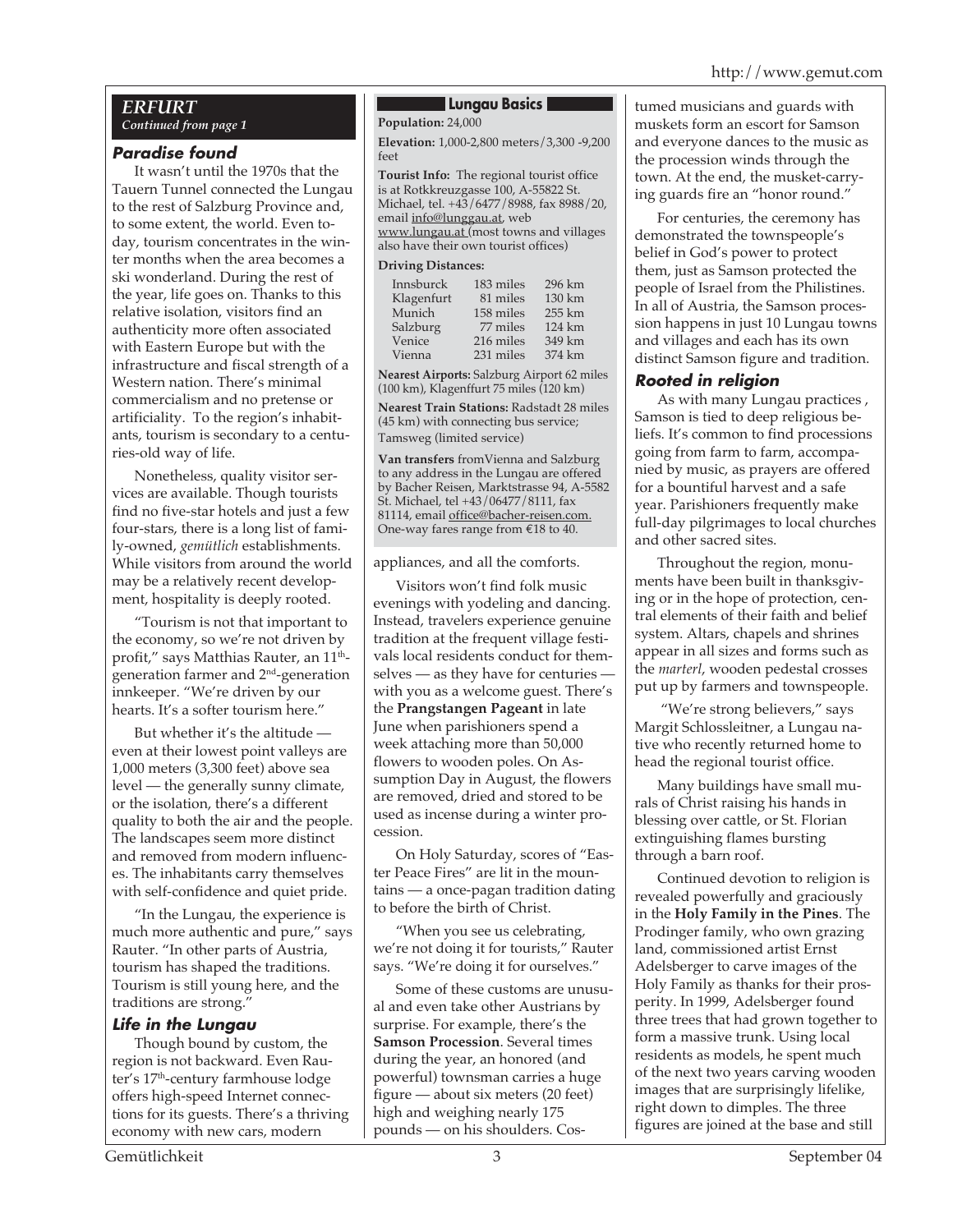#### rooted in the ground.

Schlossleitner leans forward toward the wood, takes a deep breath and sighs: "This is Lungau."

#### **Exploring the region**

Although the Lungau is small, its towns and villages have distinct personalities.

In **Tamsweg**, the administrative center of the Lungau, the market square is surrounded by 15<sup>th</sup>-century inns and shops that were "modernized" during the  $17<sup>th</sup>$  century. High above the town, the Gothic **Church of St. Leonard** has welcomed pilgrims for nearly 600 years, awing them with its magnificent stained glass windows.

**Mauterndorf** is the classic medieval village lovingly maintained. Statues of saints perch over doors and windows. From the town's 16<sup>th</sup>century bridge strollers look down to the glacial waters of the Taurach River.

Restored to medieval magnificence, **Mauterndorf Fortress** is a primary Lungau attraction. Many of the fortifications — the six-story tower with its battlements, for example date from the 13<sup>th</sup> century when it was built as a toll station and residence of Salzburg's archbishops. The Gothic chapel features an altar from

#### **Key Websites for the Traveler**

**• www.gemut.com** Gateway site for travelers to Germanic Europe, including car rental, rail passes, hotel bookings, traveler feedback, travel tips and past issues (free access to back issues for subscribers; see log-on info on page 2).

**• www.viamichelin.com** The Michelin database of hotels and restaurants plus great interactive trip planning tools.

**• www.travelgearnow.com** Guidebooks, maps, travel accessories, luggage, all at 10% off for subscribers.

- **www.webflyer.com** Informative frequent flyer forums make this a must for air travelers.
- **bahn.hafas.de/bin/query.exe/en** German rail. Train
- schedules throughout Europe, not just Germany.
- **www.sbb.ch/index\_e.htm** Swiss and European rail schedules.
- **www.ski-europe.com** Top web resource for skiers with much data on Alpine resorts.
- **www.myswitzerland.com** Website of Switzerland's national tourist authority.

**• www.germany-tourism.de** Germany's national tourist authority.

**• www.austria.info/us** Austria's national tourist authority.

**• http://www.hhog.de** Website for an alliance of historic German cities.

1360 and frescoes from the 1200s. A compelling feature is the **"Fortress Experience"** exhibition, a series of detailed and thorough displays showing life in the Middle Ages specifically, life at the fortress. Nothing is idealized, and even those who yawned through history classes will remain wide-eyed. Signs are in English and German, and English audio tapes are available. Enjoy lunch in the Italianate receiving rooms or in the inner courtyard.

**Moosham Castle** stands over the town of **Unternberg**. It's the Lungau's answer to Salem, with a frightful history of witch trials and executions.

**Mariapfarr's** parish church is considered the "mother church" of the Lungau. For many, that makes it the region's emotional heart. The church was first mentioned in 923 and has elements — like the Romanesque fresco in the choir — that date from the 1200s. At night, from a distance, lights focus on the steeple cross and make it seem to float above the church.

A Roman road first crossed a narrow side valley into **Thomatal** in 50 A.D. The village church stands on the site of a former pagan temple and is still aligned with the sun as it rises during the summer solstice. During a recent renovation, workers found Roman coins. Even this small church shows distinctive styles from various periods in its history, with Romanesque styling to the west and Gothic to the east. A 102-foot tower rises over an ornate late baroque high altar, the  $17<sup>th</sup>$ -century pews are hand carved, and the plank floors worn smooth by many decades of devoted parishioners.

Across the street, in the **Lungauer Webstube**, Ingrid Korbuly demonstrates traditional weaving methods and sells her colorful wares. (Elsewhere, guests can visit woodcarvers, distilleries, glassmakers, and even an organ-builder who is currently constructing a 4,500-pipe instrument that will be Vienna's largest.)

In the village of **Bundschuh**, the **Hochofen Museum** offers a taste of life in the 19<sup>th</sup> century when mining

and forestry dominated the economy. Visitors can walk through remnants of a 19<sup>th</sup>-century blast furnace and along the foundations of the old mining settlement. Nearby, an open-air museum offers replicas of foresters huts with dried-bark walls stretched across log frames. Smoke from the hearth turned the ceilings black. As recently as 70 years ago, this was home for weeks on end.

Much of the region is just collections of farmhouses. Most stand on stone foundations topped by hewn logs and display decorative carvings and paintings. Flowers pour from windows. Firewood fills built-in racks. *Troadkästen* are popular farm buildings: two-story barns that once stored bacon, seed, grain and other goods. Many date to the 16<sup>th</sup> century and feature intricate woodwork and ornate frescoes.

Elsewhere, broad meadows sprawl to the mountains' rise, and an occasional brook etches its way through moss and grass, bubbling over rocks. Cows occasionally block the roads. With the exception of an occasional farmer's hut or hunter's stand, the wilderness extends for miles.

For the adventurous, the Lungau is a hiker's paradise and a cyclist's El Dorado. Paddlers won't get bored, and cable cars above Mauterndorf speed access to mile-high peaks. A network of mountain huts covers most of the region. Although some huts are accessible only on foot, most have road access for cars or the popular *Tälerbus* (Valley Bus).

A favorite stopover is the Ludlhütte at Prebersee Lake, which offers a cozy log cabin for chilly days and a deck overlooking the lake in warmer weather. Sausages, meats, cheeses, fruit juices and fresh buttermilk are all produced locally.

#### **Transportation**

Getting to the Lungau by public transportation is a challenge. There are no airports (save a small field), and train service follows a circuitous route and either connects with a private, narrow-gauge railway or to buses.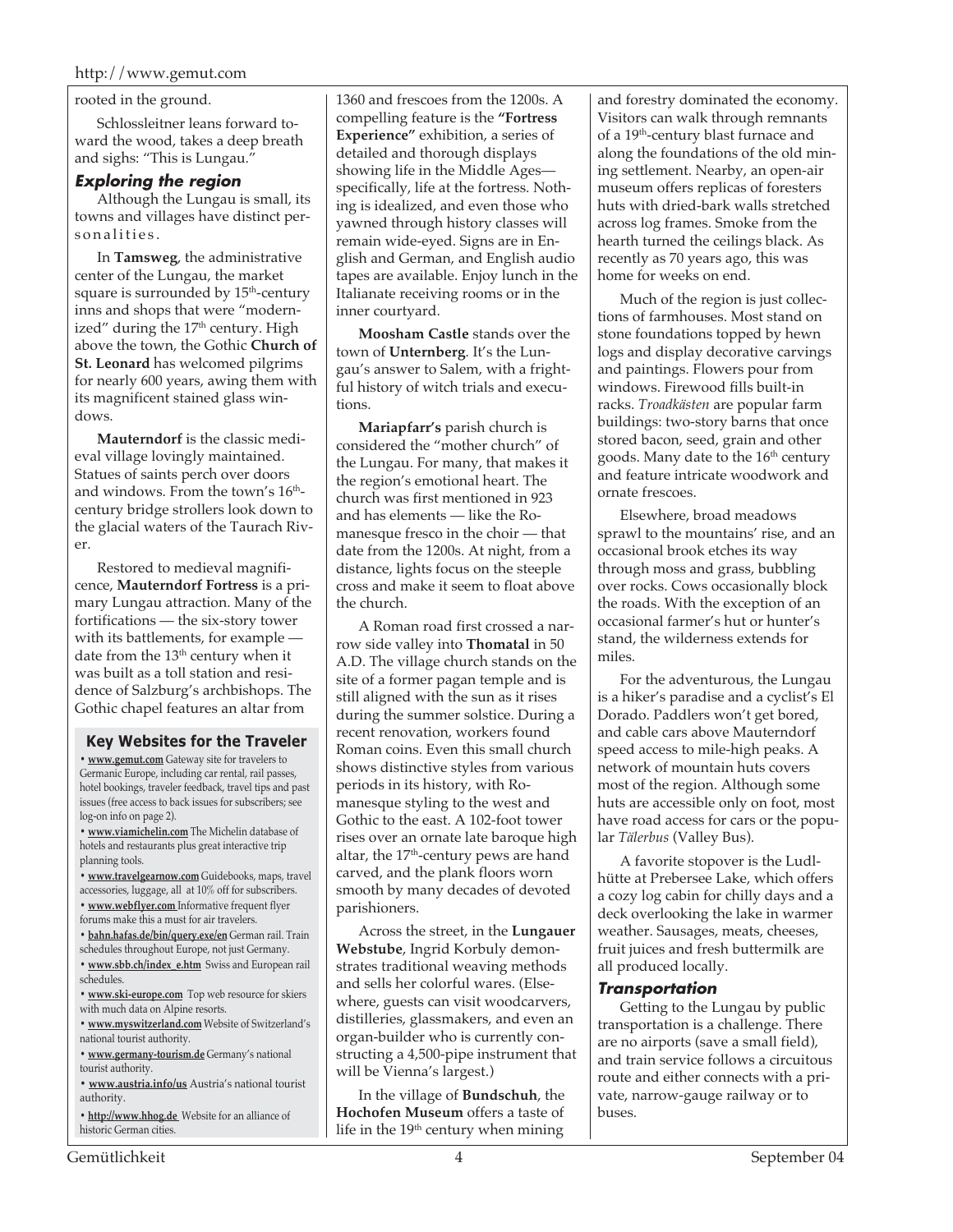Access by car is simple, scenic and follows one of two primary roads. From the northwest, the road travels through the Tauern Tunnel and opens into an expanse of hills, valleys and mountains. From the northeast, it follows an ancient Roman road (complete with Roman milestones) along switchbacks through the Obertauern Pass and Taurach Valley. After Tweng, a hamlet where post riders once swapped horses, the highway swoops down toward Mauterndorf. (As an interesting point of reference, Venice is closer than Vienna.)

Van transfers are also available to and from Salzburg (about 2 hours and €18 one-way) and Vienna (about 5 hours and €40 one-way).

For getting around without a car, the best day-to-day option is to use the *Tälerbus*, which offers frequent access to all villages and most attractions. Even if you do have a car, consider hiring a taxi (through the Tourist Office) with a local guide. You'll pay about €150-200 per day depending on how much you want to travel, but you'll get local insight and discover things that don't make it into any guidebook — or even into this publication.

#### **Lodging**

#### Elisabeth Vitalhotel

The four-star Elisabeth Vitalhotel is especially popular among healthconscious Austrians and Germans who come to hike, bike, ski and take advantage of the hotel's spa, athletic and beauty offerings. Others will enjoy a modern, upscale setting with frequent touches of elegance in public spaces and the 37 guestrooms.

 In the evenings, many guests retire to the quiet parlor or relax in the private gardens. Others sip *Sekt* on the terrace overlooking the adjacent village and castle of Mauterndorf, backdropped by the Grosseck and Speieck peaks.

Room 336 is a good choice; with its carved plaster ceiling and floral motif in wallpaper and carpeting, it recalls imperial times. On winter days, the seats along the large, tiled oven make

the room a welcome refuge. From the balcony, the view is to the castle.

**Contact:** Elisabeth Vitalhotel, Ledermoos 274, A-5570 Mauterndorf, tel. +43 /06472/7365, fax 7365/20, email vitalhotel.elisabeth@sbg.at, web: www.vitalhotel-elisabeth.at. Proprietor: Isolde Widmayer-Spreitzer. **Daily Rates:** €63-109 per person including breakfast and dinner. **Ratings:** QUALITY 15/20 VALUE 16/20

#### Hansalhof

**EDITOR'<sup>S</sup> CHOICE** The Hansalhof is a working farm that's been in the Rauter family since 1661. Its idyllic setting includes a dozen milk cows, 28 calves, three horses, two pigs and acres of pastureland.

Matthias and Doris Rauter (along with Jacob, age 6, and Magdalena, age 9) are perfect hosts and Matthias is proud to discuss his lifelong farming experience. Guests learn as much or as little as they'd like about farming and watch as the Rauters milk cows, slop pigs, and churn buttermilk. (*Gemütlichkeit* Travel Tip: Don't stand aft of cows.)

The couple delight in taking guests on hikes and pride themselves on knowing "the best huts with the best food." Matthias has been known to share his passion for music with an impromptu yodeling lesson ("Real yodeling, not like you hear on TV," he says). Although Doris is a relative newcomer from western Austria, both love the Lungau and are generous with information and advice.

Guests can reserve either rooms or apartments, and all facilities are clean and modern, albeit pleasantly rustic. The best bet is the Mitterberg apartment with its kitchenette, sitting areas, sunny exposure and balcony view of barn and pastures. Guests have use of a communal kitchen and it's only a short walk to town and a full-service supermarket.

Your breakfast at Hansalhof is likely to include preserves made from apricots, grapes, cherries and blackberries that Doris cultivates, or from wild blueberries she picks in the mountains. When you savor the farm-fresh butter, buttermilk, cheese and milk, feel free to boast, "I know

the cow."

**Contact:** Hansalhof, Miesdorf 3, A-5571 Mariapfarr, tel/fax +43 /06473 8302, email rauter-hansalhof@sbg.at. Proprietor: Matthias and Doris Rauter. **Daily Rates:** Singles €18-21, doubles €32-36.

**Ratings:** QUALITY 13/20 VALUE 14/20

#### Almhotel Schönfeld

Monika Leitner has transformed a typical winter ski hotel into a yearround oasis at the edge of the Nockberge National Park. The modern structure lies on a grassy plateau about a mile above sea level. Mountains rise nearly a half-mile higher on all sides. The northern summits are forbidding rock faces, but the sylvan southern peaks rise gradually and afford ample hiking opportunities.

Guestrooms are spacious and bright, most with balconies and all offer stunning views.

The Schönfeld is designed for sufferers of asthma and allergies. Monika lives with severe allergies and runs her hotel with a special sensitivity (and as allergen-free as possible). Dust mites and mold are not tolerated and special care is taken in the kitchen. Nutritionists and doctors are available and the hotel's wellness area offers various therapies and treatments.

If you don't choose the Schönfeld, consider stopping for lunch; order the *Jausenplatte*, a platter filled with sliced sausages, cheeses, boiled eggs, roast pork and pepperoncini and served with coarse breads. By all means, dine outside.

**Contact:** Almhotel Schönfeld, A-9862 Schönfeld/Lungau, tel. +43/04736/ 321, fax 321 55, email schoenfled@sporthotel-leitner.at, www.schoenfeld.at. Proprietor: Monika Leitner.

**Daily Rates:** €35-42 per person, including breakfast and dinner **Ratings:** QUALITY 14/20 VALUE 14/20

#### Gasthof-Pension Schwaiger

Its spacious rooms and personal touches make the Gasthof-Pension Schwaiger a superb home away from home. It's modern but with traditional touches. **EDITOR'<sup>S</sup>** CHOICE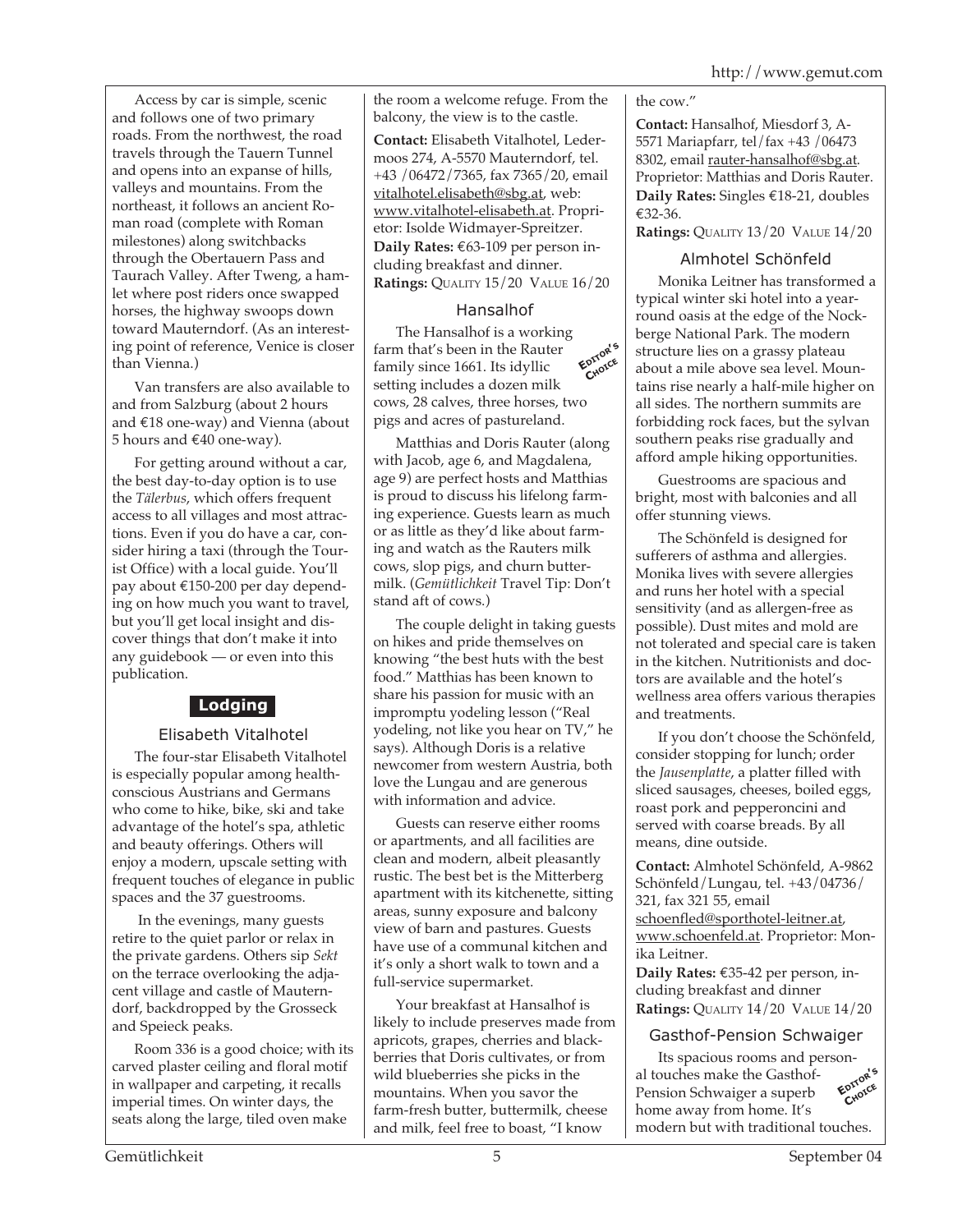#### http://www.gemut.com

Set on a hillside road away from what little traffic passes through St. Margarethen, it's just a five-minute walk to the village center, even less to the forest. Each room has a balcony. Number 2 is especially large and offers sweeping views across the valley. Three villages with their parish churches and two castles stand silhouetted against hills and mountains. Number 5 is a large corner room whose windows face pastures, barns and fruit trees. Those yearning for even more space can relax on the shared sun deck and terrace.

**Contact:** Gasthof-Pension Schwaiger, Schwaigweg 133, A-5582 St. Margarethen, tel. +43 /06476/888, fax 6476/ 555, email

pension.schwaiger@urlaub-austria.at, web: www.urlaub-austria.at. Proprietor: Elisabeth Schwaiger **Daily Rates:** Singles €22-24, doubles €44-49.

**Ratings:** QUALITY 14/20 VALUE 16/20

#### Pension Suppangut

It's a walk into history at the hilltop Suppangut farm, where the main house dates from 1464 and the four guest rooms still bear a medieval aura (but with modern amenities). The upstairs living room is filled with such museum quality items as old muskets and clocks as well as embroidery from the 1800s when the current family took over. The slanting, hewn-plank ceilings surely have stories to tell. In addition to the usual farm outbuildings, the Suppangut has its own baroque chapel.

Lucky guests can sample traditional foods such as *Rahmkoch*, made with milk, cream, and sugar; apple strudel, or a French toast variation stuffed with jam then dropped in egg batter and fried. Chase it down with fresh butter milk or *Molke*, a tangy whey-like dairy drink.

**Contact:** Pension Suppangut, Pichl 10, A-5571 Mariapfarr, tel. and fax +43 /06473/8269, email josef.prodinger@aon.at, web: www.tiscover.at/suppangut. Proprietor: Josef Prodinger. **Daily Rates:** Singles and doubles €33-36. **Ratings:** QUALITY 13/20 VALUE 14/20

### **Food**

#### Restaurant Mesnerhaus

**E**<br>dents craving one of the prov- **پروہن ج**ھتا **CHOICE** The Restaurant Mesnerhaus roudents craving one of the province's best dining experiences. Chef and owner Gerhard Gugg rarely disappoints as he creates culinary masterpieces in the medieval setting of an old inn near the Mauterndorf market square.

While guests can choose each course if they wish, for two or more people it's more fun to order multicourse dinners and share the tastes. The three-course menu is  $€29$ , while the gourmet seven-course dinner costs €69, or €104 with accompanying wines (superb choices come from the nearby Burgenland Province). The wait staff serves with choreographed care and efficiency and the presentation is perfect.

Bread is fresh from the in-house bakery and comes with a choice of butter, schmaltz or a light creamed cheese spiced with cayenne pepper. Thin-sliced bacon arrives with fat capers on a platter with a small fork for each person. Gugg has invented a new kind of pasta — *Trottole* — with curves and angles designed to retain the maximum amount of sauce. Served with fresh local mushrooms in an earthy sauce, it's a fine dish.

A central theme is the blending of formal with informal and tradition with innovation. When servers arrive with the palate cleanser, they crack open cans of Red Bull and pour it fizzling over the fresh lime sherbet.

Pork roast arrives next, served on the bone with braised cabbage tips, roast garlic, and colorful bits of carrot, broccoli and potatoes as well as sprigs of rosemary. Somehow space remains for the dessert potpourri: a cone of chocolate filled with cream and jam, chocolate mousse, miniapple turnovers, mixed fruit "foam," and coconut and apricot sorbet.

**Contact:** Restaurant Mesnerhaus, Liftstrasse 56, A-5570 Mauterndorf, tel. +43 /06472/7595, fax 7595/20, email office@mesnerhaus.at, web www.mesnerhaus.at. Proprietor:

Gerhard Gugg. **Ratings:** QUALITY 18/20 VALUE 18/20

#### Gasthof Weitgasser

Hans and Monika Walliner offer excellent regional cuisine in a traditional setting.

Built in 1651, the Weitgasser was converted to an inn a century later and continues to be a favorite for visitors and locals. The garden with its trestle tables is perfect for a relaxed Lungau evening.

In this restaurant three elements prevail: fresh ingredients, wild game, and dumplings. The latter come in various configurations: cheese dumplings with pumpkin, bread dumplings with bacon and eggs, cream cheese dumplings with fresh fruit, bread dumplings served with game stew, and so on.

While higher-priced dishes such as roast saddle of lamb are available, the dinner platters are superb. Three guests recently asked to share a combination of meat and cheese platters with salad and were served a feast of boiled beef, sausage, pork aspic, dried meats, a dozen local cheeses, and a heaping, colorful salad bowl topped with edible flowers. With a basket of bread and a bottle of Styrian wine, it was near perfection. Expect to pay €7-15 per person.

**Contact:** Gasthof Weitgasser, A-5570 Mauterndorf, tel. +49 /06472 /7366, fax 7366/6, email weitgasser@sbg.at, web: www.gasthof-weitgasser.at. Proprietors: Hans/Monika Walliner. **Ratings:** QUALITY: 14/20 VALUE 15/20

#### Gasthof Neuwirt

The Neuwirt's specialty is fresh game, and much of it comes from the hunting skills of innkeeper and chef Franz Essl. He's equally adept in the kitchen, where he's known for venison dishes such as goulash or steak served with dense dumplings in a rich sauce. Pan-fried trout from local streams is another favorite.

What Franz doesn't hunt either comes from other local hunters and fishermen or from nearby farms. When Marianne Essl isn't showing off the couple's children to visitors, she provides top-notch service. Since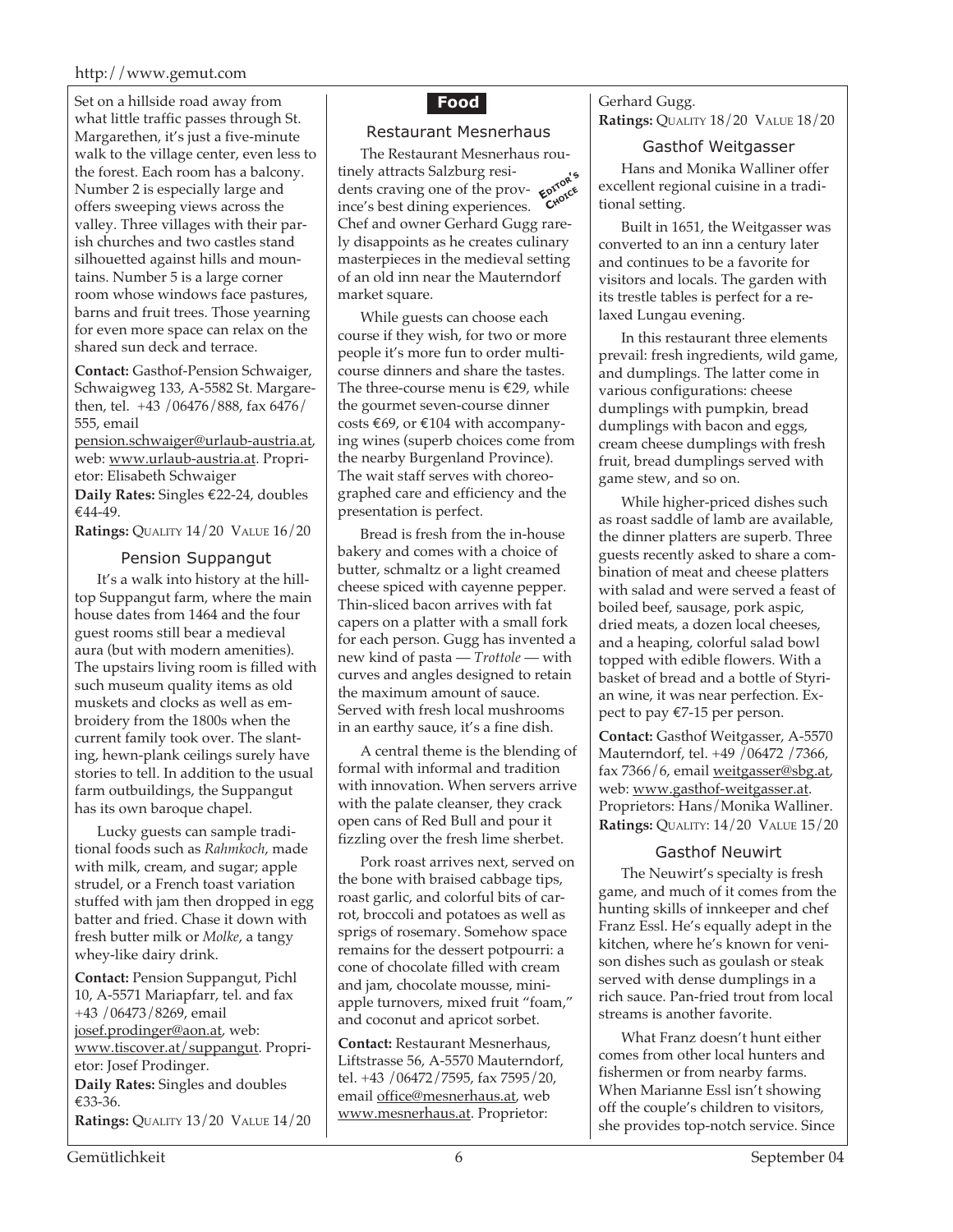tables seat eight (below the arrays of antlers), you sit with other customers — which, of course, is half the fun.

**Contact:** Gasthof Neuwirt, Pfarrstrasse 23, A-5571 Mariapfarr, tel/fax +43/6473/8218, email franzessl@aon.at, web: www.mariapfarr.net/neuwirt. Proprietors: Franz and Marianne Essl. **Ratings:** QUALITY: 13/20 VALUE 13/20 **M** 

#### *FIRST NIGHT Continued from page 1*

the Main river and arranged around an inner courtyard. At night the arched gates are closed and guests feel safely tucked away in a protected little enclave. Part of the hotel's perimeter was once part of the wall that surrounded the town, which, though not particularly historic, has a pleasant charm and is worth a stroll.

Guestrooms are large and decorated in sort of modern Franconian style with such country touches as dark wood paneling and trim, and here and there an antique.

To reach the Anker simply take the Autobahn toward Würzburg, and get off at the Marktheidenfeld exit. When you reach the town follow the signs to the hotel, drive into the quiet courtyard and put yourself in the hands of the Deppisch family. A short nap and then there are two choices for your first dinner.

The restaurant **Weinhaus Anker** is just across the narrow pedestrianonly street from the hotel where in the fall one can tuck into such dishes as bacon-wrapped medallions of venison topped with pillows of *foie gras* served next to small mounds of sauteed wild mushrooms mixed with finely chopped onions, bits of bacon and other delights.

The restaurant's inviting rustic charm, perfect for your first night in the country, will drive home the point that you're no longer in Kansas or California.

Dinners not including beverages are in the  $\epsilon$  20 to 41 range. For something a bit less expensive and simpler, but in the same caring, friendly, attention-to-detail style of the Anker, is the **Gasthof Lamm** in nearby Bill-

## **Dinklesbühl Kids' Festival**

*This is the second in our series of readers' favorite activities and destinations. Please submit yours — 300 words or less — via email to bob@gemut.com or via regular mail.*

**O**ne of my favorite destinations is Dinkelsbühl and its children's festival. The town, on the Romantic Road south of Rothenburg ob der Tauber, is similar to Rothenburg in that it still has its medieval walls and many of its old buildings. Dinkelsbühl, however, is more low-key, doesn't have quite as many tourist attractions and is not jammed with tourists every summer.

The Children's Festival (*Kinderzeche*, which means literally "children's tribute) is held during the third week of July and on adjacent weekends. Next year's dates are July 15 to 24.

The celebration is a traditional *Volksfest* commemorating an incident in 1632 during the Thirty Years War that threatened the town with destruction. It was saved, according to legend, by a group of young children who stood in the road and blocked the besieging army.

There is a dramatic presentation that begins in an auditorium. In it, the town council debates whether to surrender or try to hold out. When the fall of the town is inevitable — and according to custom a town which resists is subject

#### ingshausen.

The short 10 km drive to the Lamm through the rich farmland and one or two tiny villages makes a nice prelude to the meal. The rather massive 1883 stone building and its handsome wrought iron sign, are right on the main road through the town. Parking is in the rear. The dining room is small, brightly lit and tables are covered with crisp linen.

As one might imagine of a restaurant in a small farm village, the meat and produce are top quality and fresh and the servings plentiful.

Thin slices of venison, *Rehnüssen*, came in a brown sauce garnished with half a baked apple which had been peeled and sliced into a fan shape and cranberries served in a funnel made from a very thin slice of to sacking and burning — a 15- yearold girl leads a group of younger children, 5 to 10-years old, who are resolved to protect their town. The presentation then moves to a square just inside one of the gates where the Swedish force (actually they were German mercenaries in the service of Sweden) marches in. The council comes out to surrender but the children stand in the road singing and asking for mercy. The commander, a Colonel Sperreuth, decides to be merciful and the crowd bursts into song and all the town's church bells ring.

The ceremony is repeated several times during the week. On the last day (Sunday) it is followed by a parade of all the participants, dances by various groups of children and young people, a concert by the Boys' Band, and a military tattoo. Dinkelsbühl's website is www.dinkelsbuehl.de and the festival's is www.kinderzeche.de. Both sites have English pages, although the German pages have much more detail.

I stayed at the **Eisenkrug Hotel** (Martin Luther Str. 1, D-91550, tel. +49/ 09851/57700. fax 577070, email eisenkrug@t-online.de) which dates from that period and is just a few doors from the square where many of the events are held.

> **JIM MENTZER** JMENTZER@CONCENTRIC.NET

watermelon. Served on the side were two excellent dumplings. Accompanying were leeks and broccoli which had been steamed, breaded, then broiled for a moment, and a ratatouille-style mélange of sliced yellow and red peppers plus other vegetables. Medallions of lamb were draped in a peanut flavored sauce with tiny wild mushrooms. Beef "florentine" was a thick filet topped with a heavy mushroom sauce and finally, Steinbutt filets, a halibut-like white fish, wrapped pieces of salmon and spinach bathed in a shrimp sauce and served with a pair of hefty, grilled shrimp. It was a pretty dish, almost Japanese in presentation.

Only one of us had enough room for dessert, a cheese plate of Cambazzola with a few slices of fruit. It was easily enough for two persons.